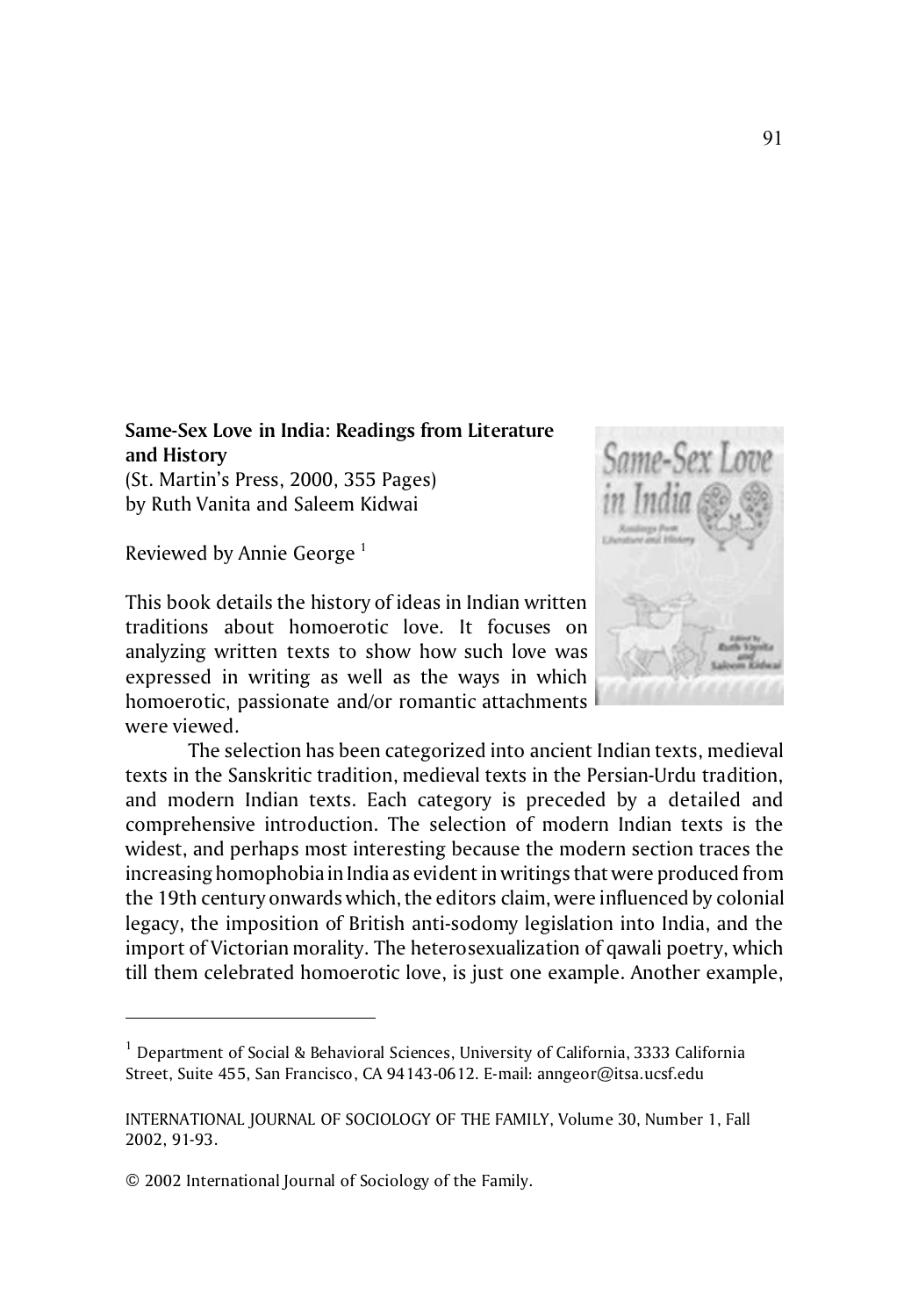about which the editors comment, is the Indian academy's studied silence on homosexuality, and it is very fitting that this collection works as a statement to change and challenge that position.

The book presents a range of differences in written texts about homoerotic love. The texts represent differences in time periods, religions, linguistic communities and religious and social groups. Other variations in this book are in texts ranging from Urdu poetry, short stories, extracts of novels, and literary texts. Texts are from non-religious as well as Hindu, Buddhist and Muslim materials and sources. They represent many major Indian languages including English, and also classical languages Sanskrit and Persian. The sources also range from well-known to the more obscure, lesser published writers, as well as political and religious figures. This wide diversity is held together by the commonality: texts from similar, shared literary, intellectual traditions and cultural continuity of the geographic region which is modern India, which the focus on homoerotic love.

The book has a well-presented and argued introduction where the editors problematize and present their understandings of the main themes of the collection — love, gender, friendships, marriage, and India. They also present a detailed discussion on the methodology used for the selection and translation of the pieces presented. On the issue of translation, the editors have attempted to correct bowdlerized translations in order to more accurately understand previously underplayed homoerotic texts. Of particular importance is the fact that most of the pieces have been personally translated by editors, and that formerly translated pieces have been translated again by them, keeping in mind the new sensitivities which do not gloss over or hide same-sex and sexual references in the original.

Each section has a comprehensive introduction where the editors state their views about the selections, while also discussing dissenting opinions. Each selection has its own introduction as well as references to the version of the text used in the edited volume. The editors provide detailed justification for their selections, putting us in the thought processes of their selections, whether of written and oral texts, great versus. little traditions, and for presenting already published materials. The selections in this volume bridge the written and oral traditions of India, the so-called "great" and "little" traditions commonly assumed as Brahmanical, Sanskritic and non-or anti-Brahmanical, vernacular texts. The editors make the case that the texts they select show that the processes of assimilation happened with both traditions.

The editors clearly state the limitations of their choices in texts, translations and omissions. In that sense, these limitations extend their goal to continue the historical tracing of published materials from antiquity and the